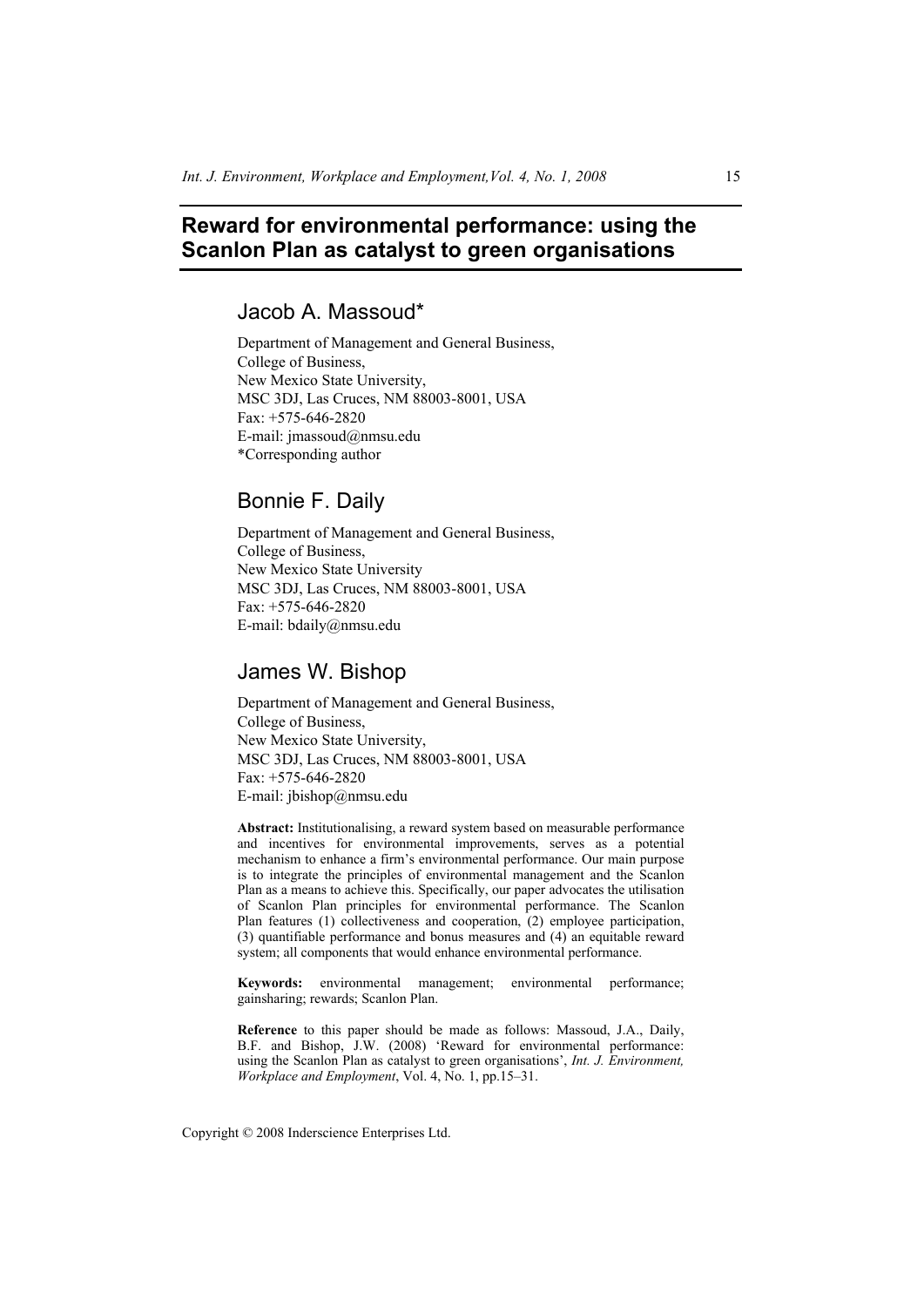**Biographical notes:** Jacob A. Massoud is a doctoral student at New Mexico State University. He received his MBA from the University of Texas at El Paso and MEn in environmental science from Miami University. His research interests include environmental management and corporate social responsibility.

Bonnie F. Daily is currently the Department Head and a Professor in the Management Department at New Mexico State University. She is also currently the President-Elect of the Southwest Decision Sciences Institute. She received her MS in engineering management and PhD in engineering management from the University of Missouri-Rolla. Her research interests include environmental management and quality management.

James W. Bishop is an Associate Professor of Management at New Mexico State University. He received his PhD from Virginia Tech. His current research is focused upon commitment and performance in teams and organisations.

# **1 Introduction**

Environmental performance is important for businesses because of its connection with sustainability and profitability (Porter and Van der Linde, 1995; Hart, 1997; Berry and Rondinelli, 1998; Berens, 2004). Efforts to reduce negative environmental impacts should be a priority for businesses as a means to lower long-term costs, improve public relations and increase the bottom line. However, the complex nature of environmental problems often deters firms from undertaking proactive endeavours to improve environmental performance. In the past, firms frequently relied on a reactive, compliance-oriented approach (Porter and Van der Linde, 1995; Hart, 1997; Brockhoff et al., 1999; Kitazawa and Sarkis, 2000; Klassen, 2001; Chen et al., 2002).

More recently, scholars have espoused proactive approaches to environmental management in support of the notion that it pays to be green (e.g. Hart, 1995; Hart,1997; Porter and Van der Linde, 1995). To date, few studies clearly link environmental and financial performance. Several empirical studies have found a positive relationship between measures of environmental performance and profitability (Russo and Fouts, 1997; Orlitzky, 2005). However, the potential organisational performance benefits extend beyond profitability. Researchers have also identified links between environmental performance and operational performance (Klassen and Whybark, 1999; Hanna et al., 2000; Sroufe, 2003). Together, these findings show that in some instances, attention to environmental issues offers firms financial incentives and operational benefits. Despite this evidence, and in lieu of a recent shift towards more sustainable business practices, environmental problems persist. Perhaps what is needed is a mechanism to make environmental management improvements even more financially attractive to both firms and their employees.

According to several authors, a properly designed reward system provides a significant contribution to employee motivation and organisational performance (McConnell, 1997; Hackett and McDermott, 1999; Pierce et al., 2003). Motivated employees tend to demonstrate improved performance, which has important implications for organisational performance. In fact, the literature is filled with examples of the positive organisational and employee outcomes associated with rewards (see O'Driscoll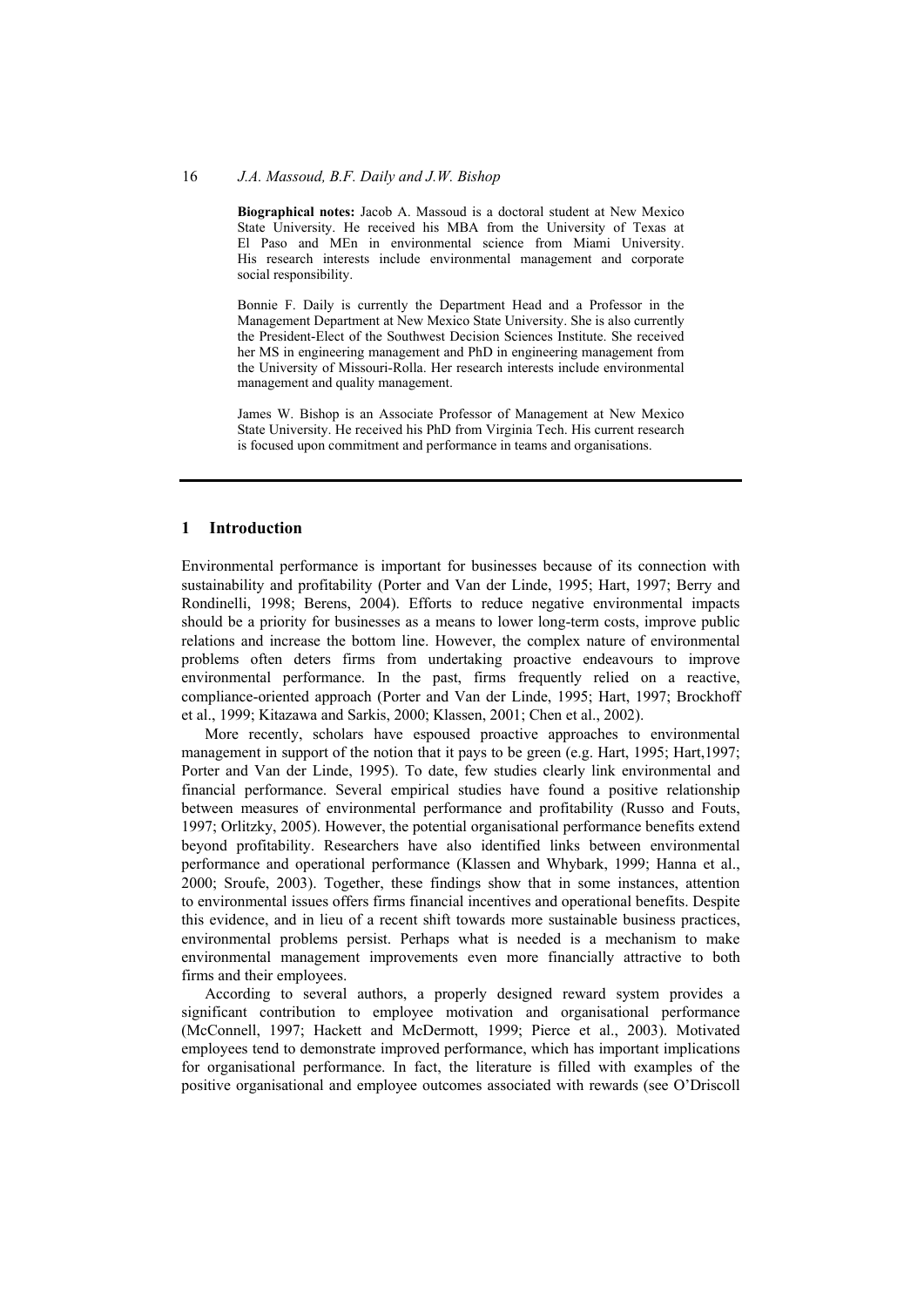and Randall, 1999; Pierce et al., 2003; Podsakoff et al., 2006). Similarly, we would expect that rewards for environmental improvements positively affect environmental performance. In this paper, we adopt the ISO 14031 definition of environmental performance, which emphasises an organisation's success in managing the relationships between its activities, products or services, and the natural environment. Environmental performance is improved through the reduction of the environmental impacts caused by an organisation's activities, products and services (Rikhardsson, 1998). An appropriate reward system should improve a firm's environmental performance.

Conceptual discussions about the role of rewards in environmental management indicate a positive effect on environmental performance (e.g. Laabs, 1992; Epstein and Roy, 1998; Chinander, 2001; Forman and Jorgensen, 2001; Ramus, 2001; Ramus, 2002; Fernandez et al., 2003; Daily et al., 2003; Daily et al., 2007). However, empirical studies have been rather limited. Two notable studies tested the effects of rewards in environmental management. Daily et al. (2003) and Daily et al. (2007) analysed the role of rewards in an Environmental Management System (EMS) and determined that rewards for environmental efforts were positively related to employee perceptions of environmental performance. In another empirical study, Ramus and Steger (2000) found that supervisor support behaviours that advocate rewards and recognition have a positive effect on employee motivation to put forward novel environmental initiatives. Several case studies also corroborate the utility of rewarding for environmental improvement efforts (Kitazawa and Sarkis, 2000; Rondinelli and Vastag, 2000).

Despite few examples, researchers have suggested that overall, most organisations do not formally reward for improved environmental performance (Denton, 1999; Kitazawa and Sarkis, 2000; Chinander, 2001; Daily et al., 2006). Organisations that encourage environmental improvement efforts infrequently attach monetary incentives to environmental performance (Denton, 1999). This not only raises the question of why rewards are not more common in environmental management, but also suggests that there is a need for an environmental reward strategy.

Although an environmental reward strategy seems to be highly appropriate, the characteristics of environmental issues make traditional individual reward systems difficult. However, the characteristics of environmental issues make traditional individual reward systems difficult. According to Daily et al. (2006), reasons for a lack of environmental rewards include: (1) environmental management is relatively new and organisations have neglected to define rewards for environmental management efforts, (2) the scope of defining new environmental performance standards may be so broad as to cost the organisation an inordinate amount of time to do so and (3) the cross-boundary nature of environmental problems makes it difficult to reward on an individual basis. Furthermore, capturing the benefits of improved environmental performance in financial terms is often complicated due in part to the complexity of environmental performance measurements (Peacock, 1993; Young and Welford, 1998). Linking environmental performance directly to profitability represents a challenge for firms.

In addition to these explanations, environmental issues often rely on a multidisciplinary, team-oriented approach to solving problems rather than on the work of individuals (Rothenberg, 2003). Moreover, firms frequently calculate environmental performance metrics at the organisational or departmental level rather than the individual level (Rhikardsson, 1998; Young and Welford, 1998). It is highly conceivable that simply rewarding on an individual basis has inherent flaws with regards to managing for the environment. Given these issues, we reason that a collective reward and performance measurement strategy is appropriate for continuous environmental improvement.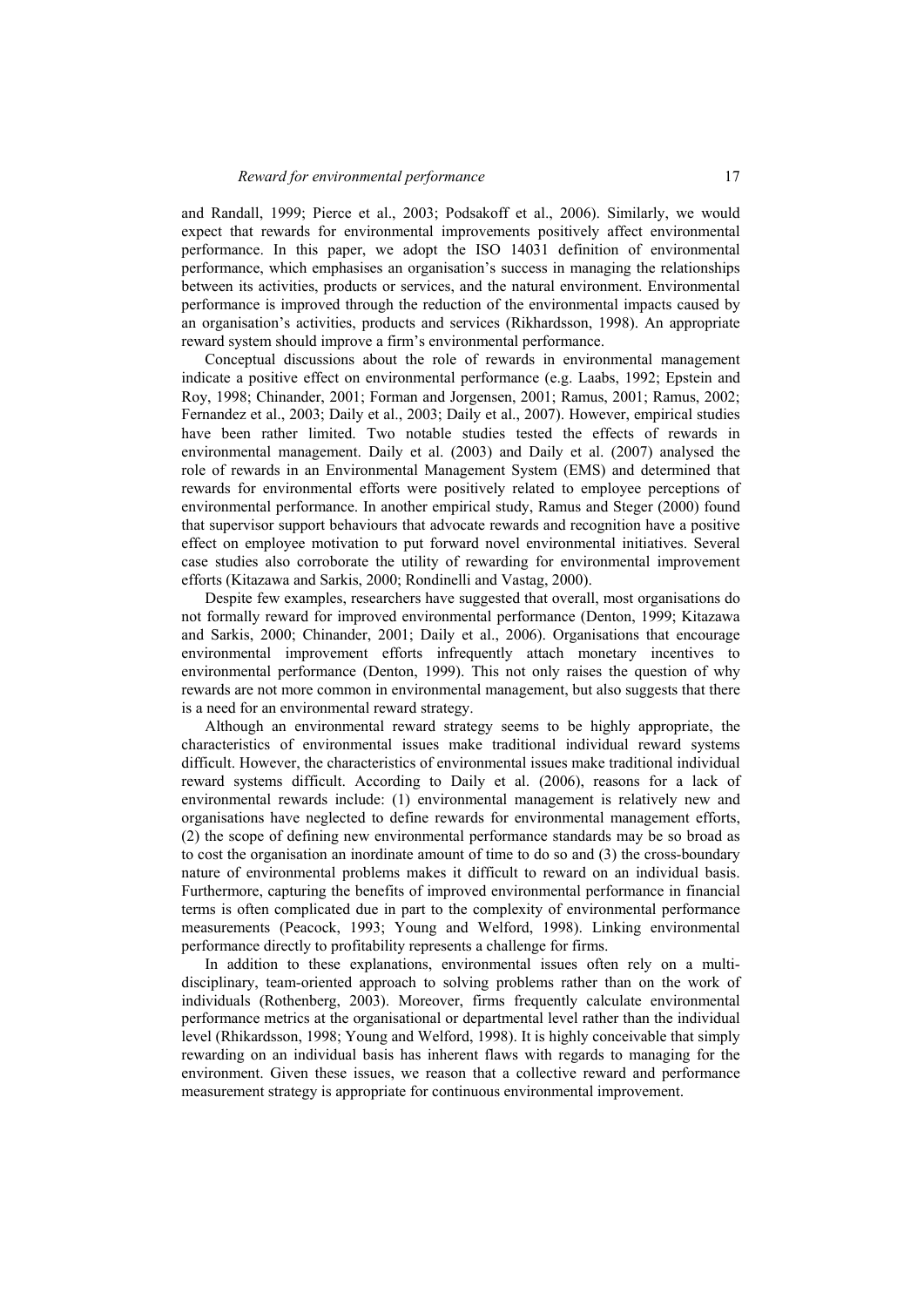Gainsharing plans are one such form of collective rewards for performance. They typically involve groups of employees in the resolution of problems in costs, quality and productivity. The organisation then shares a portion of the realised gains that result from this process with its employees (Bullock and Lawler, 1984; Recardo and Pricone, 1996). The Scanlon Plan represents a particular gainsharing plan with a long history of use and abundant application in industry both in the USA and abroad (Lesieur, 1977; Schuster, 1984a; Welbourne and Gomez-Mejia, 1988; Welbourne and Gomez-Mejia, 1995; Recardo and Pricone, 1996). At the same time, the Scanlon Plan rewards efforts for cost savings and productivity on a collective basis while relying on an underlying philosophy similar to that of environmental management.

Thus, our purpose is to apply the Scanlon Plan principles to reward for environmental performance. Accordingly, this paper will contribute to both theory and praxis by illuminating the underlying conceptual relationship and providing a set of useful considerations for practitioners. We expand theory by proposing the application of the Scanlon theoretical principles to environmental performance as an alternative benefit to traditional cost-savings applications. This study extends the research on environmental performance in the following ways. First, we take a widely accepted and respected programme and apply it to environmental performance. Second, we provide practical advice for managers. Third, we suggest a framework for empirical research.

# **2 Review of the literature and discussion**

#### *2.1 The Scanlon Plan*

The Scanlon Plan embodies an established reward system that could offer a solution to the dilemma of rewarding for environmental improvements. Joseph Scanlon's innovations date back to the 1930s (Frost et al., 1974; Lesieur, 1977; Owens, 1988; Cotton, 1993). His initial work led to improved productivity, efficiency, and quality, as well as a reduction of waste and costs. The company derived this success by utilising an employee suggestion system centred on production and screening committees, and ultimately shared the cost savings by increasing worker wages. The plan itself represents not only a set of management principles, but also a philosophy (Frost et al., 1974).

Two main principles embrace the Scanlon philosophy: (1) employee involvement and (2) an equity system for distributing group incentive-based rewards usually in the form of a bonus (Cotton, 1993; Frost et al., 1974; Geare, 1976; Miller and Schuster, 1987a; Schuster, 1984b; Welbourne and Gomez-Mejia, 1995). In addition to these two main principles, organisation and individual identity serve as important preconditions for the successful institutionalisation and maintenance of Scanlon Plan programmes. Organisational identity refers to the definition of the organisation and its objectives. This is an ongoing process that is tied to an organisation's history and unique purpose. Identity also extends to every person throughout the organisation. People are vital assets and the Scanlon Plan seeks to make individual members of the organisation significant and visible (Frost et al., 1974).

## *2.2 Environmental management systems*

An EMS is a management system that aims to prevent negative impacts on the environment and improve a firm's environmental practices. By developing environmental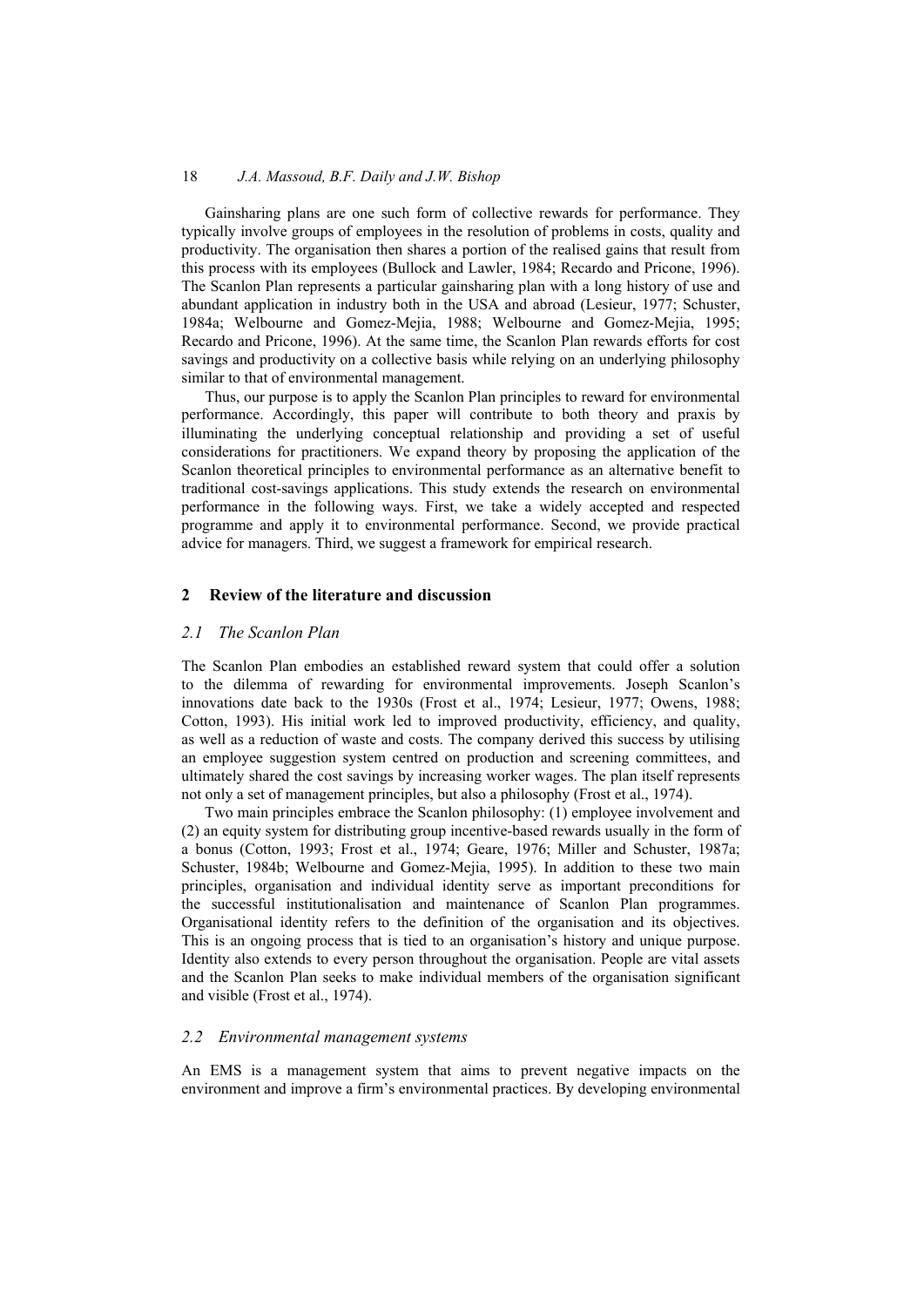programmes and practices, a firm can achieve this goal. Examples of practices that contribute to a successful EMS include among other things the adoption of cleaner production processes, greener products and measures of environmental performance (Gupta, 1994). An EMS is a voluntary approach, which can result in a reduction of environmental impacts such as pollutant emissions and waste (Bansal and Hunter, 2003; Szymanski and Tiwari, 2004).

The environmental programmes and practices associated with an EMS are considered important factors in reducing the impact of businesses on the natural environment. For example, green technologies and products as well as metrics to evaluate and monitor environmental performance can lead to improved environmental performance (Gupta, 1994; Epstein and Roy, 1997). Additionally, an EMS plays an important role in a firm's environmental performance. Environmental management standards, such as ISO 14001, have been shown to be positively related to both environmental performance and operational performance (Sroufe, 2003). Epstein and Roy (1997) also point out that ISO 14001 can contribute to organisational learning by developing core capabilities, skills and knowledge. Consequently, certified EMSs, such as ISO 14001, have been linked to improvements in overall corporate performance (Montabon et al., 2000; Melnyk et al., 2003; Sroufe, 2003).

An EMS can be certified through organisations, such as the International Organisation for Standardisation (ISO), British Standards Institution (BSI) and European and the European Eco-Management and Audit Scheme (EMAS) (Freimann and Walther, 2001; Gupta, 2004). In this paper, we refer primarily to the ISO 14001 standard. We believe that environmental management in general and the ISO 14000 series EMS share important similarities to the Scanlon Plan that if used together could simultaneously reward organisational members for environmental performance improvements. Figure 1 illustrates some of the features of an EMS and the Scanlon Plan. The overlapping dimension of the venn diagram represents implicit and explicit aspects shared by both programmes. In the following section, we will provide a detailed overview of the theoretical linkages between the Scanlon Plan and environmental management in general.



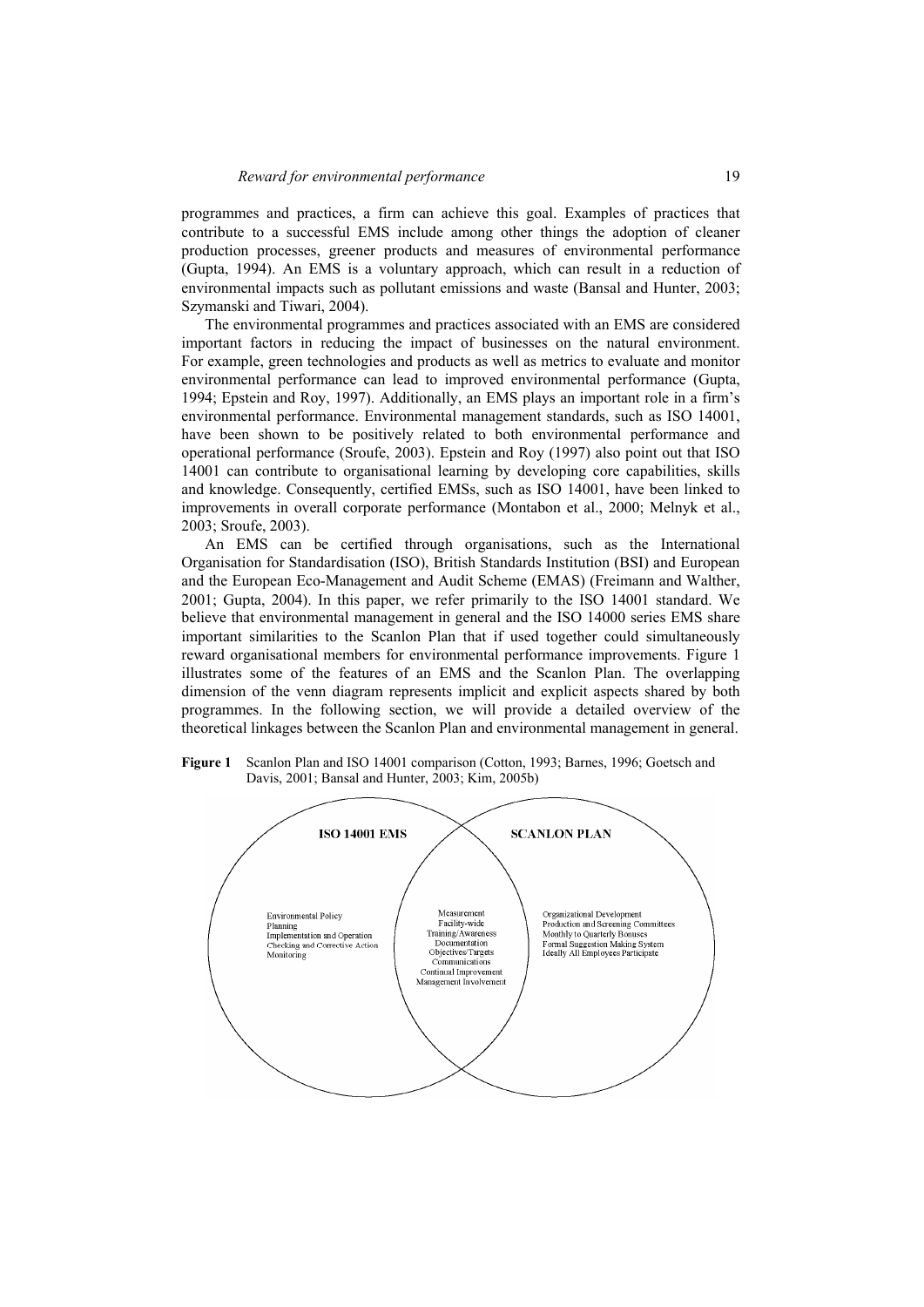# **3 Adapting the Scanlon Plan for environmental management**

Our review of the literature on environmental management revealed potential for the application of the Scanlon Plan's principles. We have highlighted examples of these linkages in Table 1. This table displays the relevant contributions in the environmental management literature as they relate to the Scanlon Plan. The most prominent feature of environmental management that is shared with the Scanlon Plan is a participative philosophy. This strongly supports a theoretical connection with the Scanlon Plan, whose philosophy of participation underscores the programme. Other similarities were cited less frequently (e.g. formal suggestion systems, committee structures). In addition to these shared characteristics, we assert that the quantifiable approach to rewards inherent in the Scanlon Plan's formula is appropriate for manufacturing-based environmental management. The rationale for the corresponding adaptation of the Scanlon Plan for environmental management is discussed below.

|                                     | Environmental management       |                                                                                                                                                                |  |
|-------------------------------------|--------------------------------|----------------------------------------------------------------------------------------------------------------------------------------------------------------|--|
| Scanlon plan<br>principle           | Authors                        | Contributions                                                                                                                                                  |  |
| Participation<br>through committees | Denton (1999)                  | Energy Evaluation Committee effectively used<br>to evaluate employee waste reduction ideas. Case<br>analysis.                                                  |  |
|                                     | May and Flannery<br>(1995)     | Guidelines to minimise organisational waste<br>include steering committee and employee<br>problem-solving teams. Theoretical analysis.                         |  |
| Formal suggestion<br>making system  | Denton (1999)                  | Recommends a formal system for idea sharing.<br>Case analysis.                                                                                                 |  |
|                                     | Laabs (1992)                   | Reviewed companies successfully implementing<br>environmental HR initiatives; several had formal<br>suggestion systems.                                        |  |
| Participative<br>philosophy         | Ramus (2002)                   | Participative communication style and shared<br>environmental responsibility with everyone.<br>Ouestionnaire.                                                  |  |
|                                     | Rothenberg (2003)              | Managers worked floor to create buy-in and<br>promoted environmental problem solving by<br>employees. Case analysis.                                           |  |
|                                     | Zutshi and Sohal<br>(2003)     | Employee involvement important component to<br>implement an EMS and foster commitment. Case<br>analyses.                                                       |  |
|                                     | Cramer and Roes<br>(1993)      | Employee–management interaction and<br>communication and individual responsibility<br>are important for successful environmental<br>management. Case analyses. |  |
|                                     | Ramus (1997)                   | Employee empowerment and flatter organisational<br>hierarchy improve environmental problem solving.<br>Case analysis.                                          |  |
|                                     | Forman and<br>Jorgensen (2001) | Management needs to involve employees<br>in environmental work. Case analysis.                                                                                 |  |

| Table 1 | Comparison of the Scanlon Plan with environmental management |  |  |
|---------|--------------------------------------------------------------|--|--|
|         |                                                              |  |  |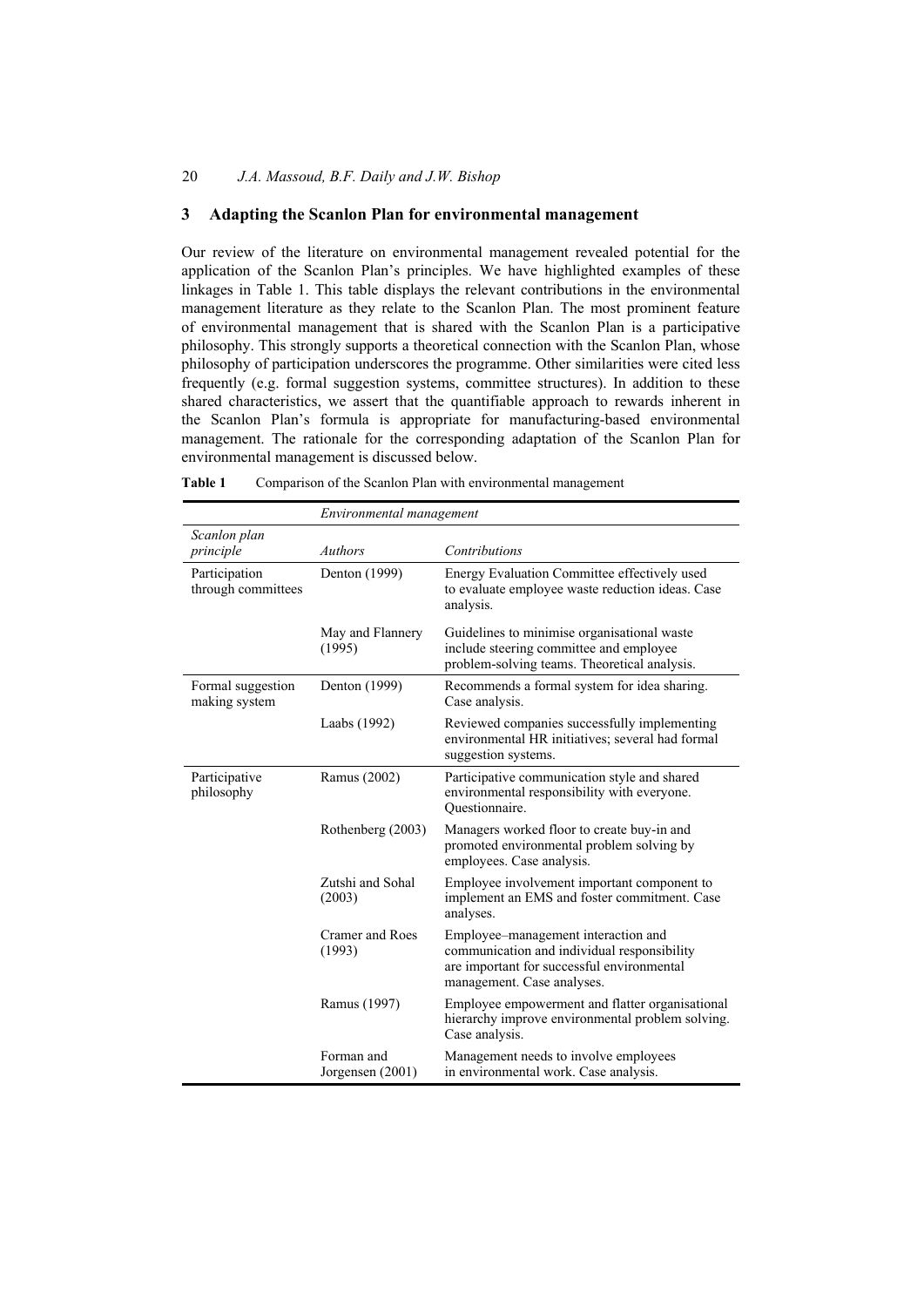| Table 1 |  | Comparison of the Scanlon Plan with environmental management (continued) |  |
|---------|--|--------------------------------------------------------------------------|--|
|         |  |                                                                          |  |

|                                           | Environmental management            |                                                                                                                                                                   |  |  |  |
|-------------------------------------------|-------------------------------------|-------------------------------------------------------------------------------------------------------------------------------------------------------------------|--|--|--|
| Scanlon plan<br>principle                 | <b>Authors</b>                      | Contributions                                                                                                                                                     |  |  |  |
| Participative<br>philosophy               | Ramus (2001)                        | Participative management style has a positive<br>impact on employee eco-initiatives. Questionnaire.                                                               |  |  |  |
|                                           | May and Flannery<br>(1995)          | Employee involvement programmes minimise<br>waste. Theoretical analysis.                                                                                          |  |  |  |
|                                           | Kitazawa and<br>Sarkis (2000)       | Employee empowerment is a vital aspect<br>of managing source reduction programmes.<br>Case analyses.                                                              |  |  |  |
|                                           | Daily and Huang<br>(2001)           | Employee empowerment is an important HR factor<br>in achieving sustainability. Theoretical analysis.                                                              |  |  |  |
|                                           | Govindarajulu and<br>Daily (2004)   | Participative culture and employee involvement<br>are important HR factors in motivating employees<br>towards environmental improvement. Theoretical<br>analysis. |  |  |  |
|                                           | Klassen and<br>McLaughlin<br>(1993) | Promote employee involvement to attain<br>environmental excellence. Theoretical analysis.                                                                         |  |  |  |
|                                           | Daily et al. (2003,<br>2007)        | Empowerment has a significant positive influence<br>on perceived environmental performance.<br>Ouestionnaire.                                                     |  |  |  |
| Organisational and<br>individual identity | Epstein and Roy<br>(1998)           | Corporate culture should be properly aligned with<br>environmental strategy. Theoretical analysis.                                                                |  |  |  |
|                                           | Manning (2004)                      | Achieve environmental stewardship by showing<br>strong commitment to the environment.<br>Theoretical analysis.                                                    |  |  |  |
|                                           | Ramus and Steger<br>(2000)          | Enhanced environmental creativity when<br>organisation demonstrates strong commitment<br>to environment. Questionnaire.                                           |  |  |  |
|                                           | Fernandez et al.<br>(2003)          | Reviewed the role of organisational culture in<br>environmental performance. Theoretical analysis.                                                                |  |  |  |
|                                           | Azzone and Noci<br>(1998b)          | Employee environmental culture internal factor<br>to make use of during organisational change.<br>Empirical.                                                      |  |  |  |

# *3.1 Collectiveness, commitment and cooperation*

The cooperative approach that is an integral component of the Scanlon Plan can be applied to the teamwork required for successful and efficient environmental management. Teams have a prominent function in environmental performance and they effectively promote cooperation and problem solving (Coyle-Shapiro, 1995; Beard and Rees, 2000; Daily and Huang, 2001; Govindarajulu and Daily, 2004; Daily et al., 2007). For example, teams have been shown to be innovative at implementing environmental initiatives that improve company environmental performance (Ramus, 2001). More specifically, cross-functional teams that utilise employees with different knowledge backgrounds are frequently used to solve complex problems and develop creative ideas and innovations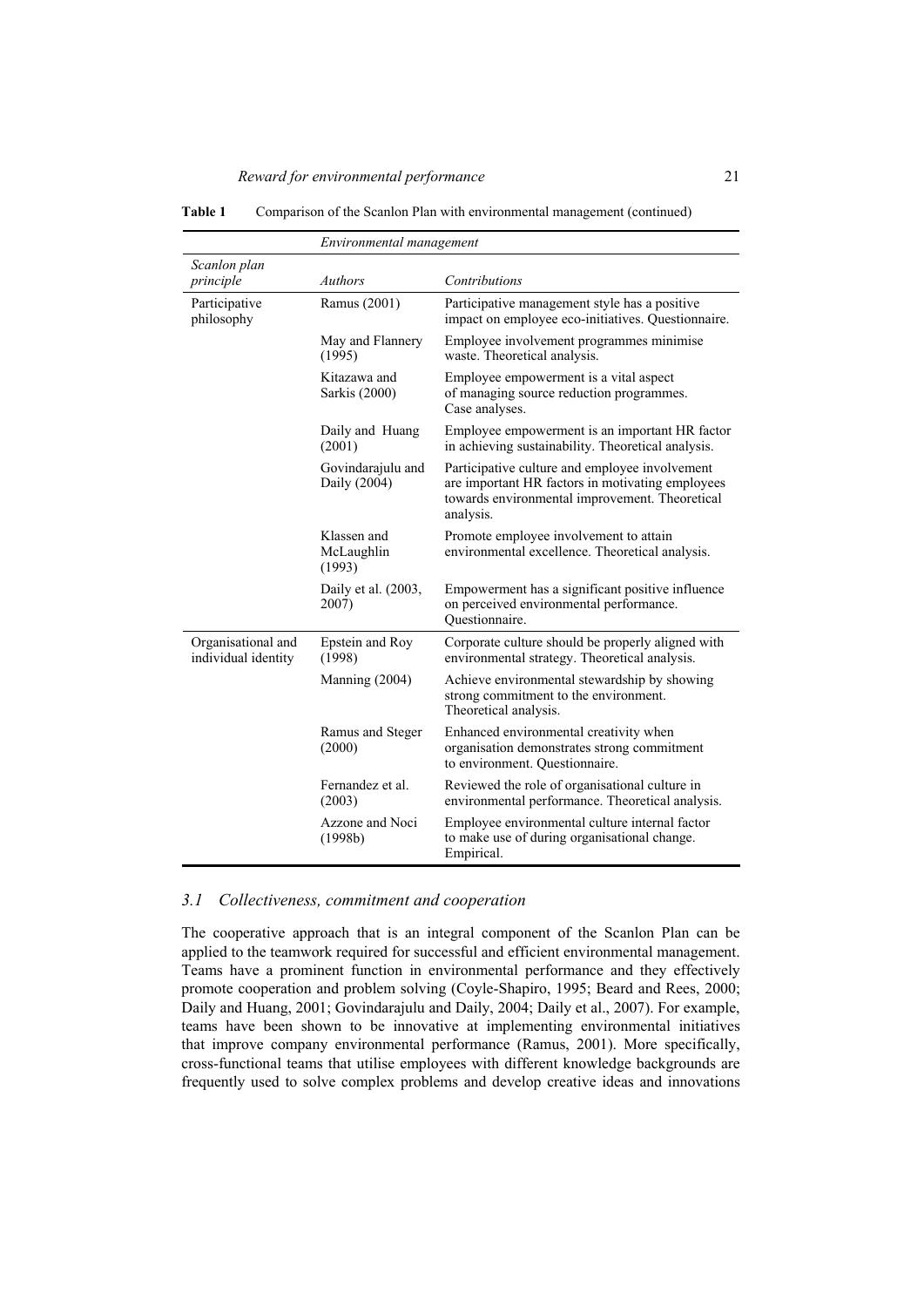(Denison et al., 1996). Other researchers maintain that employee involvement teams, particularly cross-functional teams, typify the most effective means to minimise waste in organisations (May and Flannery, 1995).

Under circumstances when employees work together in teams, a collective reward system is advantageous for administrative purposes as well as for promoting cooperation. This collaborative mentality corresponds well with the Scanlon Plan in particular, which rewards on collective performance and emphasises organisation-wide cooperation (Frost et al., 1974; Cotton, 1993). Like environmental management, employees from different departments and functional areas often work together to find a common solution.

The importance of organisational identity and development in the Scanlon Plan has a key link to environmental management. The Scanlon Plan emphasises organisational identity to establish employee commitment and cooperation. Identity engenders commitment to a cause on behalf of the organisation as well as responsibility for individual employees (Frost et al., 1974). Likewise, a strong commitment by an organisation and its employees has been linked to sustainability in organisations (Manning, 2004; Topf, 2000a; Topf, 2000b; Zutshi and Sohal, 2003). This is supported by several authors who contend that commitment to environmental performance should be a component of the organisational culture, employee culture and identity (Klassen and McLaughlin, 1993; Russo and Fouts, 1997; Azzone and Noci, 1998b; Fernandez et al., 2003; Manning, 2004).

A recent review also suggests that organisational culture is a basic element of corporate identity that contributes to improved environmental performance (Fernandez et al., 2003). For example, a company's vision shapes organisational culture. It can serve to motivate and involve employees as well as foster communication regarding environmental issues (Shrivastava, 1995; Ramus, 1997; Russo and Fouts, 1997; Hanna et al.*,* 2000; Kitazawa and Sarkis, 2000;). By strongly embracing the environment as a cause, organisations can boost their reputation which helps attract and retain the best employees (Manning, 2004). For these reasons, the organisational identity facet of the Scanlon Plan is an attribute also reflective of environmental performance principles.

Much like environmental management, the Scanlon Plan relies on a variety of tools to create an organisational identity and promote employee cooperation and commitment. Both environmental management and the Scanlon Plan utilise training, communication and an organisational orientation articulated by top management or a mission statement (Cotton, 1993; Daily and Huang, 2001; Ramus, 2001). According to Markham et al. (1992), in order for the Scanlon Plan to be effective, employees must understand how the business operates, what customers demand and what it takes to be competitive in its industry. Therefore, the organisation's mission must be clearly expressed to integrate employee involvement. Additionally, education and training help to build competency for both managers and employees (Cotton, 1993; Markham et al., 1992). Training often includes the development of leadership skills for managers and awareness about the Scanlon process (Markham et al., 1992). Effective communication and employee participation also contribute to the success of the Scanlon Plan by establishing greater trust (Cotton, 1993). Coupled with financial incentives, these attributes help the Scanlon Plan establish a high level of organisational commitment, identity and cooperation.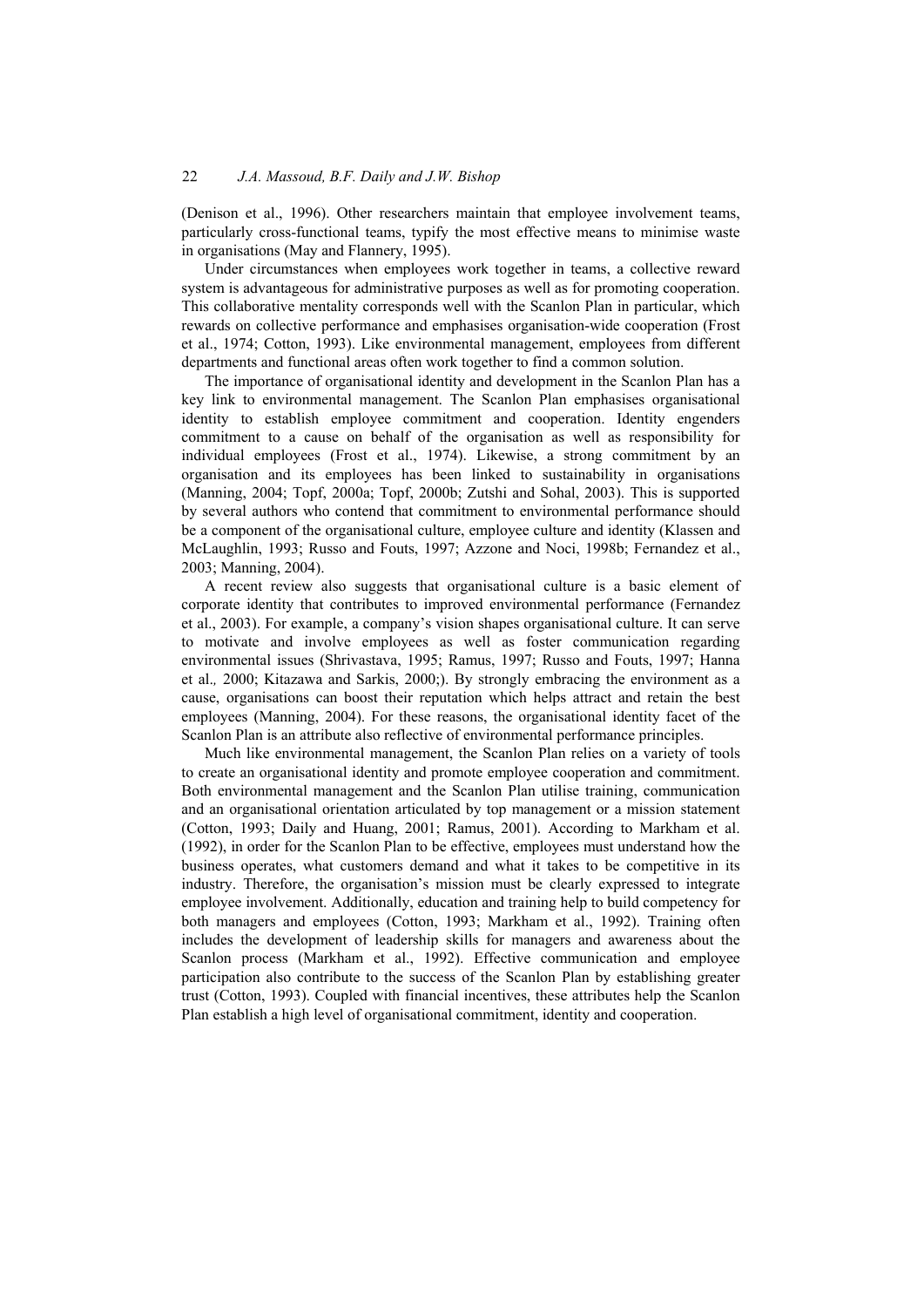## *3.2 Employee participation*

Environmental management shares philosophical components with the Scanlon Plan. Both pragmatically emphasise employee participation and involvement. The Scanlon Plan specifically calls for employee participation as one of its philosophical underpinnings (Frost et al., 1974; Geare, 1976; Schuster, 1984b; Miller and Schuster, 1987a; Cotton, 1993; Welbourne and Gomez-Mejia, 1995). It relies on two elements within the participation system to promote higher productivity and alter the status quo. An open suggestion system functions together with a committee structure to ensure that employee suggestions receive management support, proper evaluation and implementation if appropriate (Cotton, 1993; Frost et al., 1974; Kim, 2005a).

Proponents of empowerment and participation abound in the literature on environmental management (Cramer and Roes, 1993; Ramus, 1997; Denton, 1999; Kitazawa and Sarkis, 2000; Daily and Huang, 2001; Forman and Jorgensen, 2001; Fernandez et al., 2003; Govindarajulu and Daily, 2004; Zutshi and Sohal, 2003). In each article, employee participation is cited as an important ingredient for successful environmental management. For example, in one empirical study empowerment was found to have a significant positive influence on perceived environmental performance (Daily et al., 2007).

Several case studies further illustrate the benefits of empowering employees to make environmental improvements. For example, GE Plastics encouraged employees to develop and implement solutions to environmental problems and implemented a flatter organisational structure to facilitate this endeavour. The results included a 70% reduction in hydrocarbons and 30% reduction in waste (Ramus, 1997). Additionally, Zutshi and Sohal (2003) found that employee involvement and commitment enhanced the process of establishing an EMS at several companies. Empowerment has also been shown to have a significant positive influence on perceived environmental performance (Daily et al., 2003; Daily et al., 2007). These studies lend support to the effects of employee involvement on environmental performance and corroborate an alignment with the Scanlon Plan's fundamental use of employee participation.

# *3.3 Quantifiable approach to performance and equitable rewards*

Linking a firm's environmental performance to specific individuals remains extremely difficult since under most circumstances environmental performance measurements contain multiple dimensions and centre on higher organisational levels, such as departments, plants or the organisation as a whole. Approaches to measuring environmental performance tend to vary considerably. Commonly utilised metrics often consider a mix of business costs, profits and environmental impact added (Peacock, 1993; Illinitch et al., 1998; Rikhardsson, 1998; Young and Welford, 1998; Characklis and Richards, 1999; Piasecki et al., 1999; Schaltegger et al., 2003). For example, Rikhardsson (1998) identified five dimensions for the concept of environmental performance. The dimensions included: (1) the environmental efficiency and effectiveness of the production process, (2) product life-cycle assessment, (3) environmental policy and EMS performance, (4) the environmental impact of company operations measured using indicators and (5) linking environmental and financial performance. Each of these performance dimensions corresponds to measurements more representative of strategic facets of an organisation, such as organisational units, systems, policies or even products.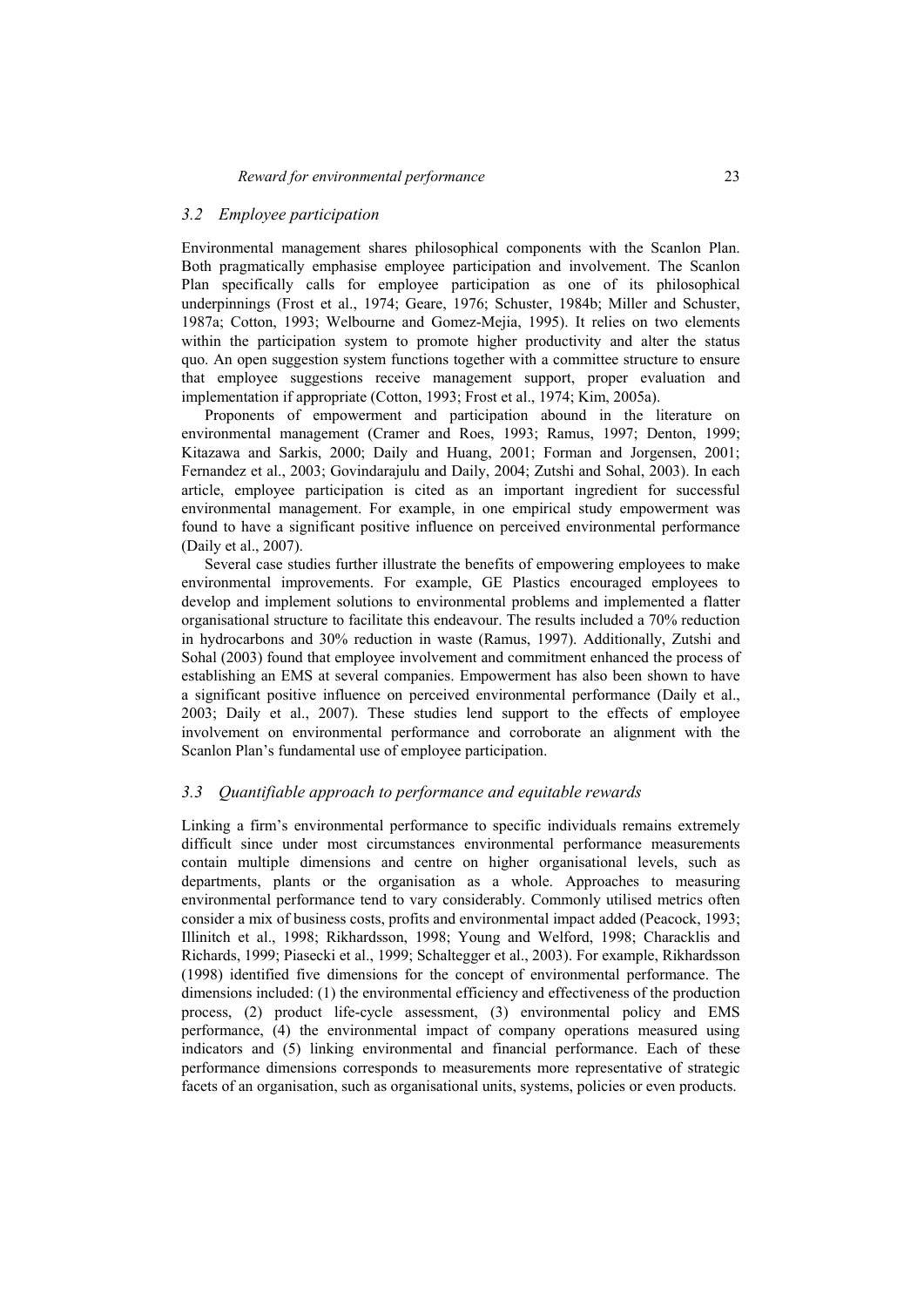The Scanlon Plan is attractive for environmental performance management because its formulas provide tangible computations of productivity, cost savings and bonuses. Azzone and Noci (1998a) assert that 'green' manufacturing strategies call for quantifiable output. Doing so enables manufacturing firms to evaluate their eco-efficiency and reward employees for effective performance. The Scanlon Plan accomplishes both. Under the Scanlon Plan, the formulas are customisable, allowing firms to use metrics relevant to their specific industry. Thus, a variety of industries can participate in this programme. The adaptability of the formula would allow firms to translate environmental improvements into additional cost savings or productivity growth.

One possible option involves the development of productivity measures related to the sale of green products. According to Azzone and Noci (1998a), economic value creation in a proactive 'green' manufacturing strategy results from the following four factors:

- 1 incremental revenues, indicating increase in market share
- 2 incremental contribution margin due to sales of products made from regenerated materials. This measure identifies whether, in addition to the environmental considerations, the take-back and regeneration of end-of-life products can also be justified from an economic viewpoint
- 3 internal efficiency costs; this item describes the production costs of 'green' products
- 4 operating costs/investments needed for the implementation of the intended programme (p.320).

These four considerations represent a good starting point for firms attempting to develop productivity measurements linked to firm environmental performance.

A second approach for firms concerns cost savings. The formula can be adjusted to measure cost savings for improvements in environmental performance. Some examples of potential cost savings for firms include: reducing energy consumption, waste reduction, improvements in eco-efficiency, lower pollution emissions, fewer environmental fines and decreased environmental cleanup costs. Characklis and Richards (1999) convey this idea: 'In manufacturing, measures of packaging efficiency and percent recycled material can address consumer concerns, while simultaneously identifying cost savings in product transport and raw materials' (p. 389).

Additionally, a cost savings/green productivity strategy could also be implemented by including relevant measures in the formula. Any of these suggested approaches represents a viable opportunity for manufacturing firms. The flexibility of the formula creates a helpful advantage by permitting firms to choose appropriate environmental measures to be included in the formula as well as the amount of the incentive payout.

The bonus formula denotes the final quantifiable component of the Scanlon Plan, which imparts the equitable system for distributing rewards to employees. As Arthur and Kim (2005) note, an equitable reward system is essential for promoting employee– management cooperation and attaining useful employee suggestions. Typically, a firm predetermines with its employees an allocation ratio for gains in productivity or cost savings (Cotton, 1993). Employee participation plays a pivotal role in gauging the fairness of the ratio, and the ratio remains open to adjustments as a result (Frost et al., 1974). Distribution of any realised gains or savings often occurs as monthly bonuses to individual employees (Frost et al., 1974; Cotton, 1993).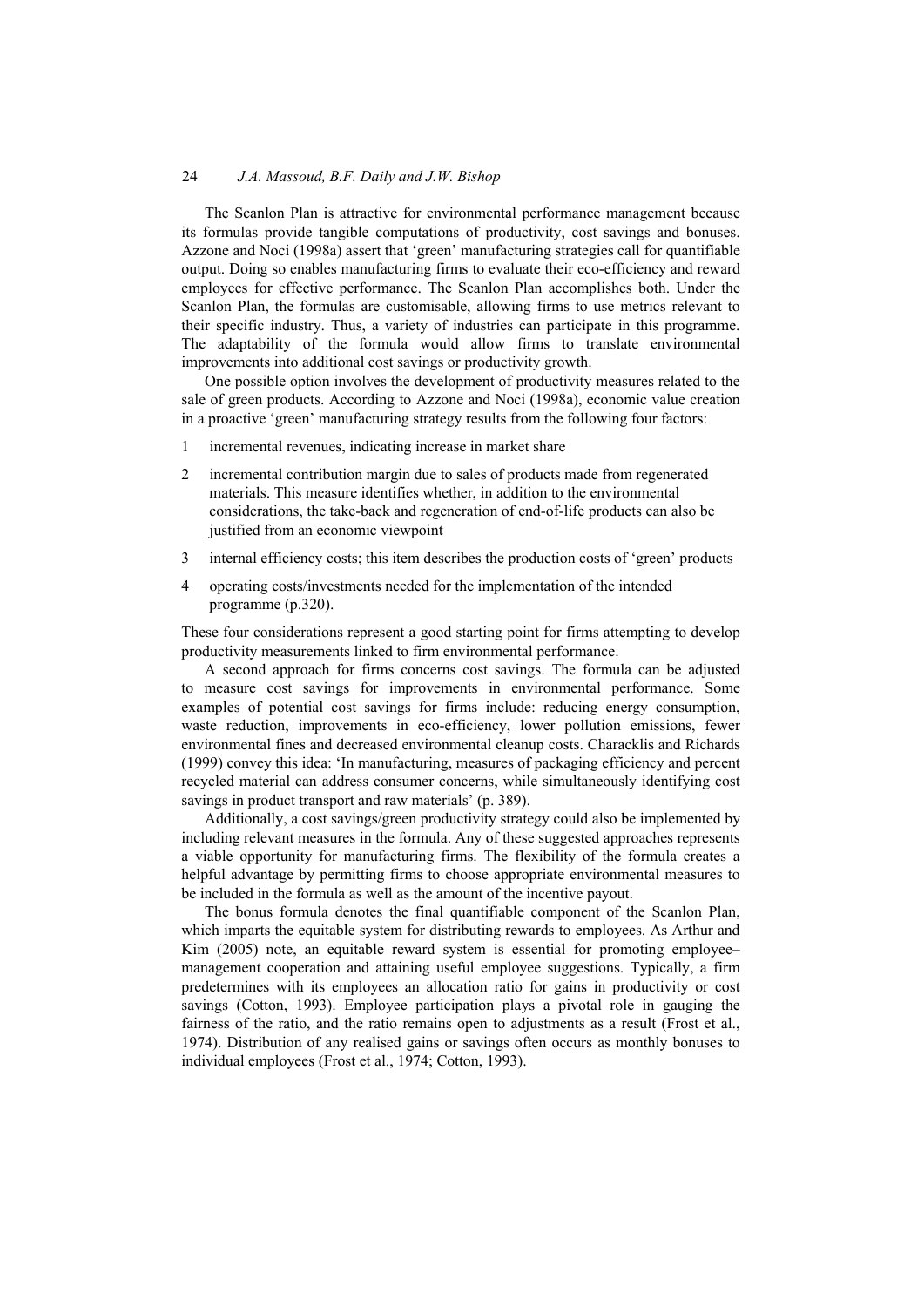### **4 Practical implications**

It is beyond the scope of this paper to provide a blueprint of how a firm should implement the Scanlon Plan to improve environmental performance. A variety of factors will influence the appropriateness of the Scanlon Plan for a specific firm. Nevertheless, it is important to mention some of the features, which a firm should consider when implementing the Scanlon Programme in order to enhance environmental performance. To be precise, the programme needs to:

- 1 contain a committee structure that affords special attention to environmental issues
- 2 provide an open suggestion system that encourages employee ideas to solve environmental problems
- 3 incorporate a participative management style
- 4 espouse a strong commitment to the environmental cause
- 5 develop an organisational identify that reflects this commitment.

Each of these features is critical to the success of a Scanlon Plan adapted to improve environmental performance. Instead of solely using a productivity committee, a joint committee or an environmental subcommittee explicitly charged to evaluate suggestions regarding environmental issues is recommended. This will stress the importance of the company's position to protect the environment. The open suggestion system provides a forum to offer ideas. Such an approach empowers employees when their ideas are implemented. The Scanlon Plan's fundamental philosophy requires a participative management style. Finally, an organisational identity and commitment that show strong support for the environmental cause will go a long way with employees and enhance the firm's reputation in the public eye.

We believe that adapting the Scanlon Plan to improve environmental performance represents a unique opportunity for many firms. However, those firms possessing an existing Scanlon Plan should be better positioned to successfully undergo such a transformation. In theory, such firms already have the existing organisational culture and general management system in place. The Scanlon Plan simply needs tweaking to address environmental issues. The abovementioned features represent a shift in this direction. Moreover, the Scanlon Plan represents a customisable collective reward programme. Given its customisability, several options exist to tailor the programme to firm-specific needs. First, the customisability affords firms the flexibility to apply the programme at various organisational levels. For example, in some firms it might be warranted to implement the Scanlon Plan throughout the entire organisation, whereas at others it might be more suitable to do so at the plant or even departmental level. Second, the adaptability of the formula allows firms to choose the relevant metrics. Depending on a firm's strategic orientation, it could develop a cost savings, productivity or combined metric with regards to environmental performance. The formula could also be adjusted to include additional measures of productivity or cost savings at organisations that already carry out the Scanlon Plan.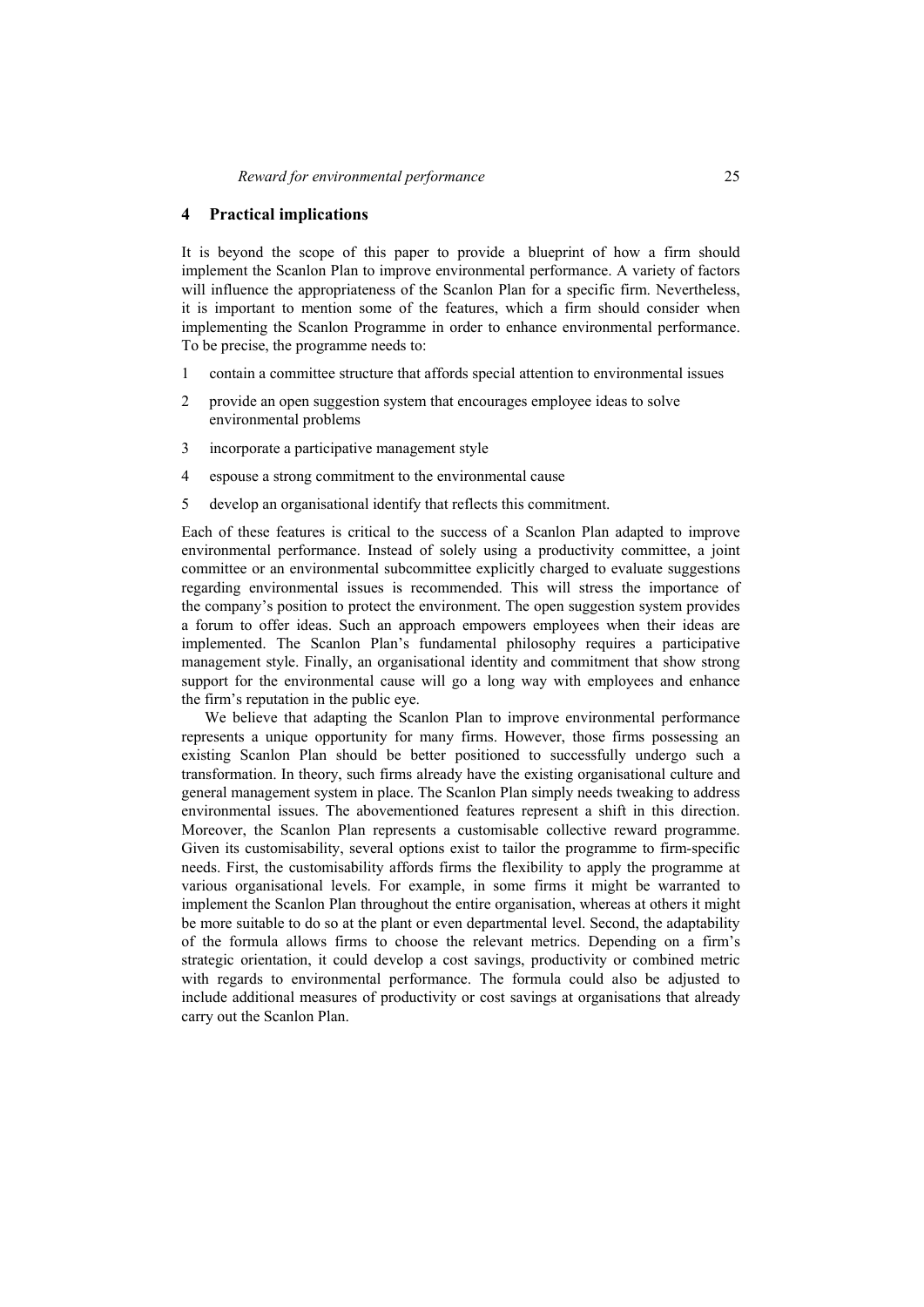### **5 Limitations and future research**

As with any reward system, situational factors, such as firm size, industry type and company age, play a significant role in determining its appropriateness. The Scanlon Plan might not be for everyone. It requires a significant commitment of resources and in many cases a shift in the organisation's philosophy and culture. Consultants are often needed to assist in the planning and transition. Fortunately, gainsharing consultants frequently possess expertise in Scanlon programmes as opposed to other types of gainsharing plans due to the popularity of the Scanlon Plan (Kim, 2005a). Problems are also likely to arise during the early phases, because of an increase in tension from the change (Frost et al., 1974). We surmise that a facility which already implements an established Scanlon Plan programme is positioned to successfully adapt its programme for environmental management purposes. This probability for success is rooted in the underlying Scanlon philosophy and culture which would be embedded in an established programme.

Determining the most suitable metrics represents a formidable challenge. For example, it might be difficult for firms to determine an adequate measure for productivity or cost savings associated with environmental performance. As discussed, environmental performance metrics are complex and often multidimensional (Rikhardsson, 1998; Young and Welford, 1998). Currently, there is no agreement on what the best measures are (Illinitch et al., 1998). In addition, developing such measures requires the service of accounting and finance experts and is industry dependent. Some Scanlon Plans require basic accounting, whereas others utilise more complex methods. For example, the Multicost Scanlon Plan might be better suited for programmes aiming to save materials; however, this programme requires more complex accounting (Kim, 2005a). It is probable that any Scanlon Plan adapted to improve environmental performance will require more complex accounting procedures.

A group-based incentive system also has the potential to create a free rider problem. It has been theorised that a free rider problem is likely to occur as a side effect of collective reward programmes, particularly in large groups where monitoring is difficult (FitzRoy and Kraft, 1986; Bhattacherjee, 2005). As a group-based reward system, the free rider problem could surface during the implementation of the Scanlon Plan. Without individual performance incentives, employees might not contribute equally towards any realised organisation-wide cost savings or gains; yet, each would still benefit from a bonus distribution. Overall, the Scanlon Plan has generated decades of success by improving productivity in a variety of industries and organisations (Miller and Schuster, 1987b; Cotton, 1993). Based on our review of the Scanlon Plan literature, it does not appear that the free rider manifests itself as a serious detriment to organisational performance.

Despite these limitations, the prospect of solving two organisational issues at once is appealing. It seems theoretically possible to use the Scanlon Plan to collectively reward as a means to improve environmental performance while simultaneously making improvements in productivity and/or cost savings. However, this theoretical linkage has not been tested empirically or investigated in a case study. Further research is needed to determine if this approach would succeed in accomplishing the objectives set forth in this paper.

We recommend several avenues for future research. First, it would be highly relevant to conduct an exploratory study of firms already implementing the Scanlon Plan. Such a study should emphasise the relative merits of using the Scanlon Plan to solve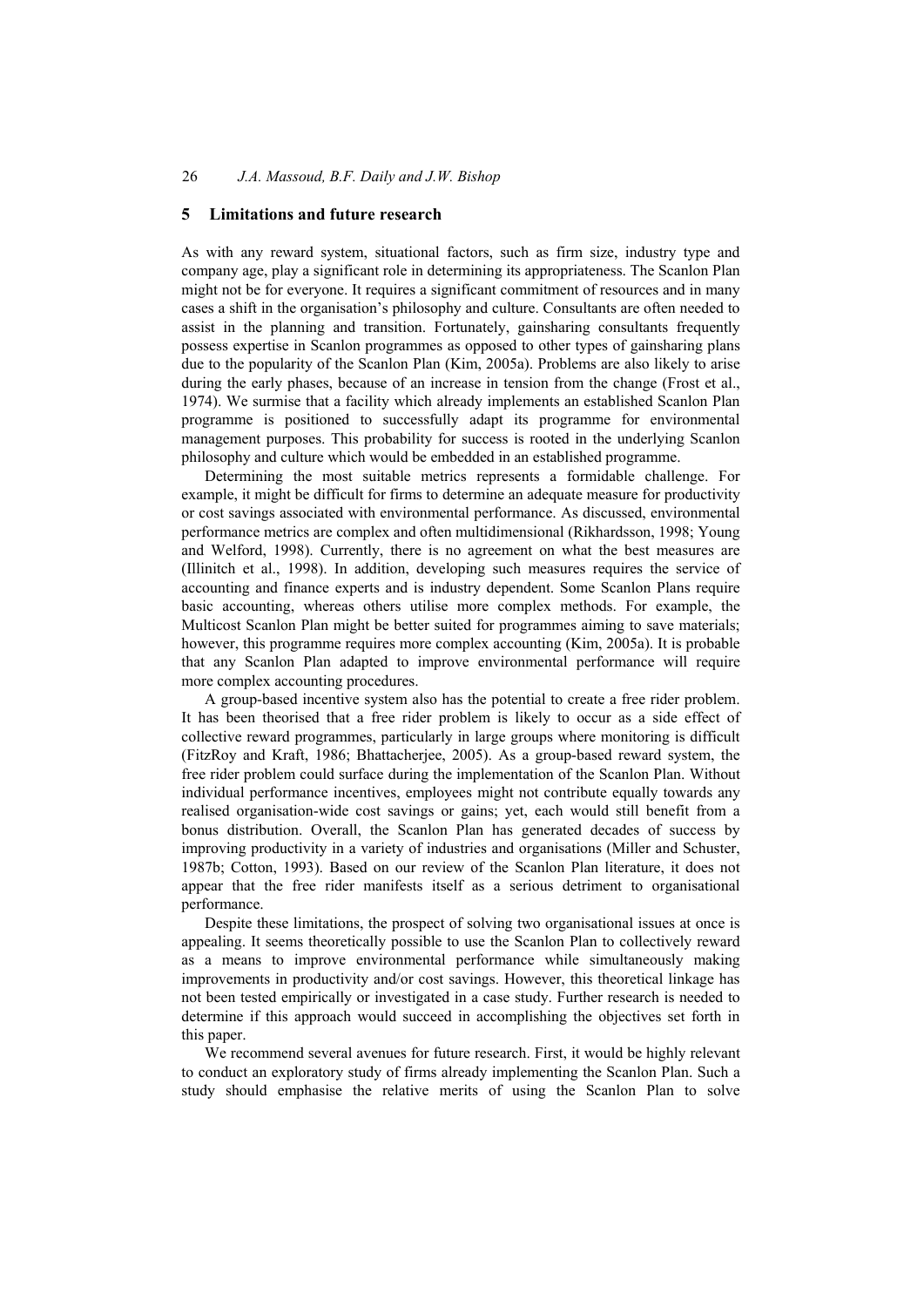environmental issues. It should investigate both those firms that are already using the Scanlon Plan for such purposes as well as firms that do not. By examining both in practice, it will provide a better understanding of the issues and applicability of our proposed relationship. Second, research should also be directed towards change management to determine the measurable effects of implementing a Scanlon Plan to affect environmental improvement. This approach would be longitudinal in nature, highlighting changes stemming from pre-environmental management emphasis to postenvironmental management emphasis within an already existing or newly adopted Scanlon Plan.

### **6 Conclusion**

As evidenced by the problems of assessing performance at the individual level, a group-based strategy seems more relevant regarding the environment. We have argued that gainsharing, particularly the Scanlon Plan, presents an opportunity to improve firm environmental performance through collective rewards. The mechanism behind the conceptual linking of environmental management and the Scanlon Plan lies in the philosophical nature of the Scanlon Plan, which espouses employee participation and equitable rewards to solve complex organisational problems. Similar to the Scanlon Plan, scholars indicate that environmental problems are complex and require cooperation to solve. Thus, a merger of the two presents an opportunity for manufacturing firms to improve their environmental performance, reduce costs and increase productivity.

#### **References**

- Arthur, J.B. and Kim, D. (2005) 'Gainsharing and knowledge sharing: the effects of labour-management cooperation', *International Journal of Human Resource Management*, Vol. 16, No. 9, pp.1564–1582.
- Azzone, G. and Noci, G. (1998a) 'Identifying effective PMSs for the deployment of 'green' manufacturing strategies', *International Journal of Productions & Operations Management*, Vol. 18, No. 4, pp.308–335.
- Azzone, G. and Noci, G. (1998b) 'Seeing ecology and "green" innovations as a source of Change', *Journal of Organizational Change Management*, Vol. 11, No. 2, pp. 94–111.
- Bansal, P. and Hunter, T. (2003) 'Strategic explanations of the early adoption of ISO 14001', *Journal of Business Ethics*, Vol. 46, pp.289–299.
- Barnes, P.E. (1996) 'Green Standards', *Business Economic Review*, Vol. 43, No. 1, pp.24–28.
- Bhattacherjee, D. (2005) 'The effects of group incentives in an Indian firm: evidence from payroll data', *Labour*, Vol. 19, No. 1, pp.147–173.
- Beard, C. (1996) 'Environmental training: emerging products', *Industrial and Commercial Training*, Vol. 28, No. 5, pp.18–23.
- Beard, C. and Rees, S. (2000) 'Green teams and the management of environmental change in a UK county council', *Environmental Management and Health*, Vol. 11, No. 1, pp.27–38.
- Berens, C. (2004) 'Green grossers', *Financial Management*, September, pp.20–24.
- Berry, M.A. and Rondinelli, D.A. (1998) 'Proactive corporate environmental management: An industrial revolution', *Academy of Management Executive*, Vol. 12, No. 2, pp.38–50.
- Brockhoff, K., Chakrabarti, A.K. and Kirchgeorg, M. (1999) 'Corporate strategies in environmental management', *Research Technology Management*, Vol. 44, No. 4, pp.26–30.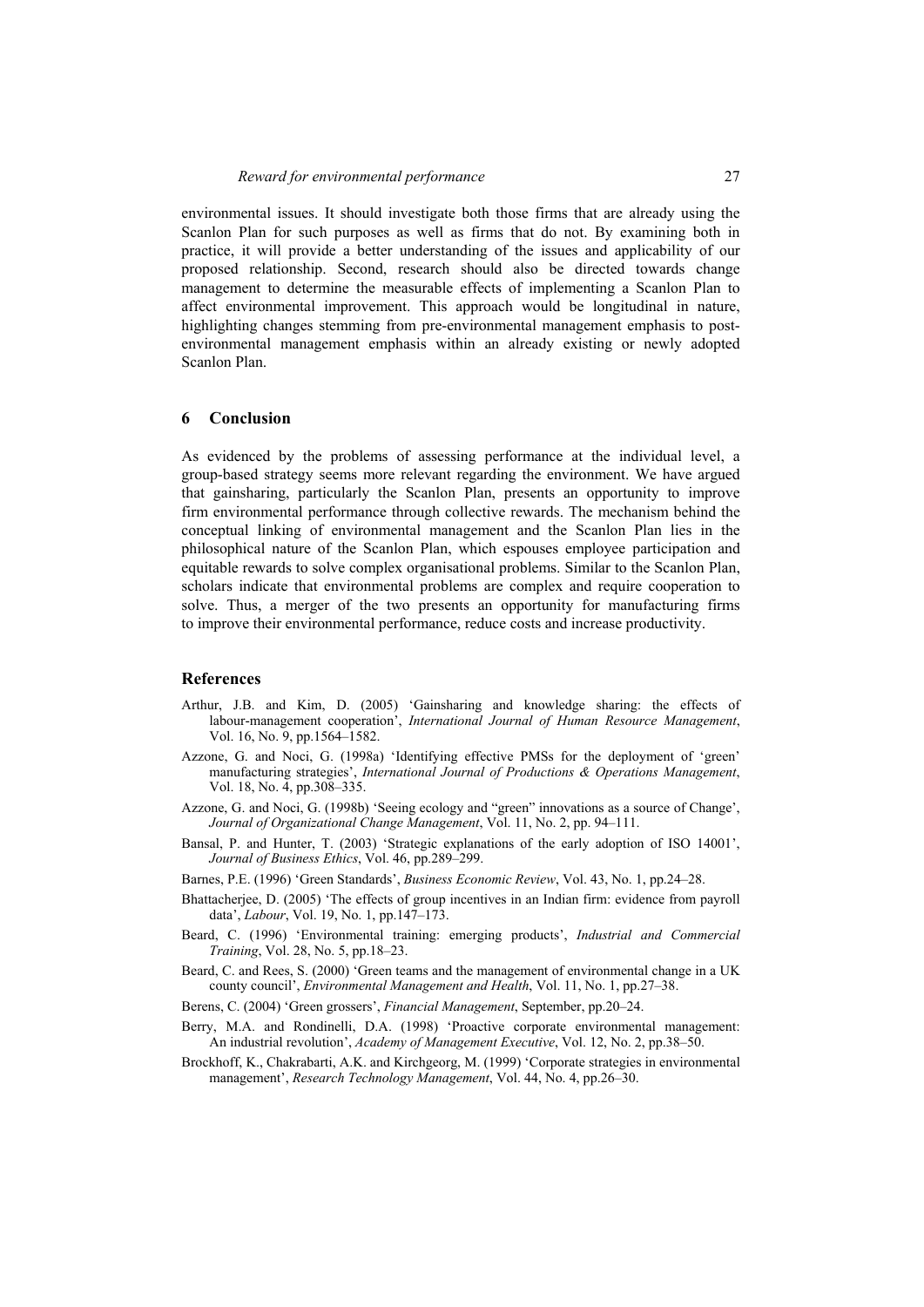- Bullock, R.J. and Lawler, E.E. (1984) 'Gainsharing: a few questions and fewer answers', *Human Resource Management*, Vol. 23, No. 1, pp.23–40.
- Characklis, G.W. and Richards, D.J. (1999) 'The evolution of industrial environmental performance metrics: Trends and challenges'. *Corporate Environmental Strategy*, Vol. 6, No. 4, pp.387–398.
- Chinander, K.R. (2001) 'Aligning accountability and awareness for environmental performance in operations', *Production and Operations Management*, Vol. 10, No. 3, pp.276–291.
- Chen, A.S., Hergeth, H. and Zuckerman, G.J. (2002) 'Environmentally conscious manufacturing through total cost management', *Journal of Applied Business Research*, Vol. 18, No. 3, pp.15–22.
- Cotton, J.L. (1993) *Employee Involvement: Methods for Improving Performance and Work Attitudes*, Sage Publications, Newbury Park, CA.
- Coyle-Shapiro, J. (1995) 'The impact of a TQM intervention on teamwork: a longitudinal assessment', *Employee Relations*, Vol. 17, No. 3, pp.63–74.
- Cramer, J.M. and Roes, B. (1993) 'Total employee involvement: Measures for success', *Total Quality Environmental Management*, pp.39–52.
- Daily, B.F. and Huang, S. (2001) 'Achieving sustainability through attention to human resource factors in environmental management', *International Journal of Operations and Productions Management*, Vol. 21, No. 12, pp.1539–1552.
- Daily, B.F., Bishop J. and Govindarajulu, N. (2006) 'A conceptual model for organizational citizenship behavior directed toward the environment (OCBE)', *Business and Society*, Forthcoming.
- Daily, B.F., Bishop, J.W. and Steiner, R. (2007) 'The mediating role of EMS Teamwork as it pertains to HR factors and perceived environmental performance', *Journal of Applied Business Research*, Vol. 23, No. 1, pp.95–109.
- Daily, B.F., Bishop, J.W. and Steiner, R. (2003) 'The Impact of Human Resource Management Practices on Employee Perceptions of Environmental Performance', *Proceedings of the Annual Meeting of the Decision Sciences Institute.*
- Denison, D.R., Hart, S.L. and Kahn, J.A. (1996) 'From chimney to cross-functional teams: Developing and validating a diagnostic model', *Academy of Management Journal*, Vol. 39, No. 4, pp.1005–1023.
- Denton, D.K. (1999) 'Employee involvement, pollution, control and pieces to the puzzle' *Environmental Management and Health*, Vol. 10, No. 2, pp.105–111.
- Epstein, M. and Roy, M. (1997) 'Using ISO 14000 for improved organizational learning and environmental management', *Environmental Quality Management*, Vol. 7, No. 1, pp.21–30.
- Epstein, M. and Roy, M. (1998) 'Managing corporate environmental performance: A multinational perspective', *European Management Journal*, Vol. 16, No. 3, pp.284–296.
- Fernandez, E., Junquera, B. and Ordiz, M. (2003) 'Organizational culture and human resources in the environmental issue: a review of the literature', *International Journal of Human Resource Management*, Vol. 14, No. 4, pp.634–656.
- FitzRoy, F.R. and Kraft, K. (1986) 'Profitability and profit-sharing', *The Journal of Industrial Economics*, Vol. XXXV, No. 2, pp.113–130.
- Forman, M. and Jorgensen, M.S. (2001) 'The social shaping of the participation of employees in environmental work within enterprises – Experiences from a Danish context', *Technology Analysis & Strategic Management*, Vol. 13, No. 1, pp.71–90.
- Freimann, J. and Walther, M. (2001) 'The impacts of corporate environmental management systems: A comparison of EMAS and ISO 14001', *Greener Management International*, Vol. 36, pp.91–103.
- Frost, C.F., Wakeley, J.H. and Ruh, R.A. (1974) *The Scanlon Plan for Organization Development: Identity, Participation, and Equity*, Michigan State University Press, Michigan.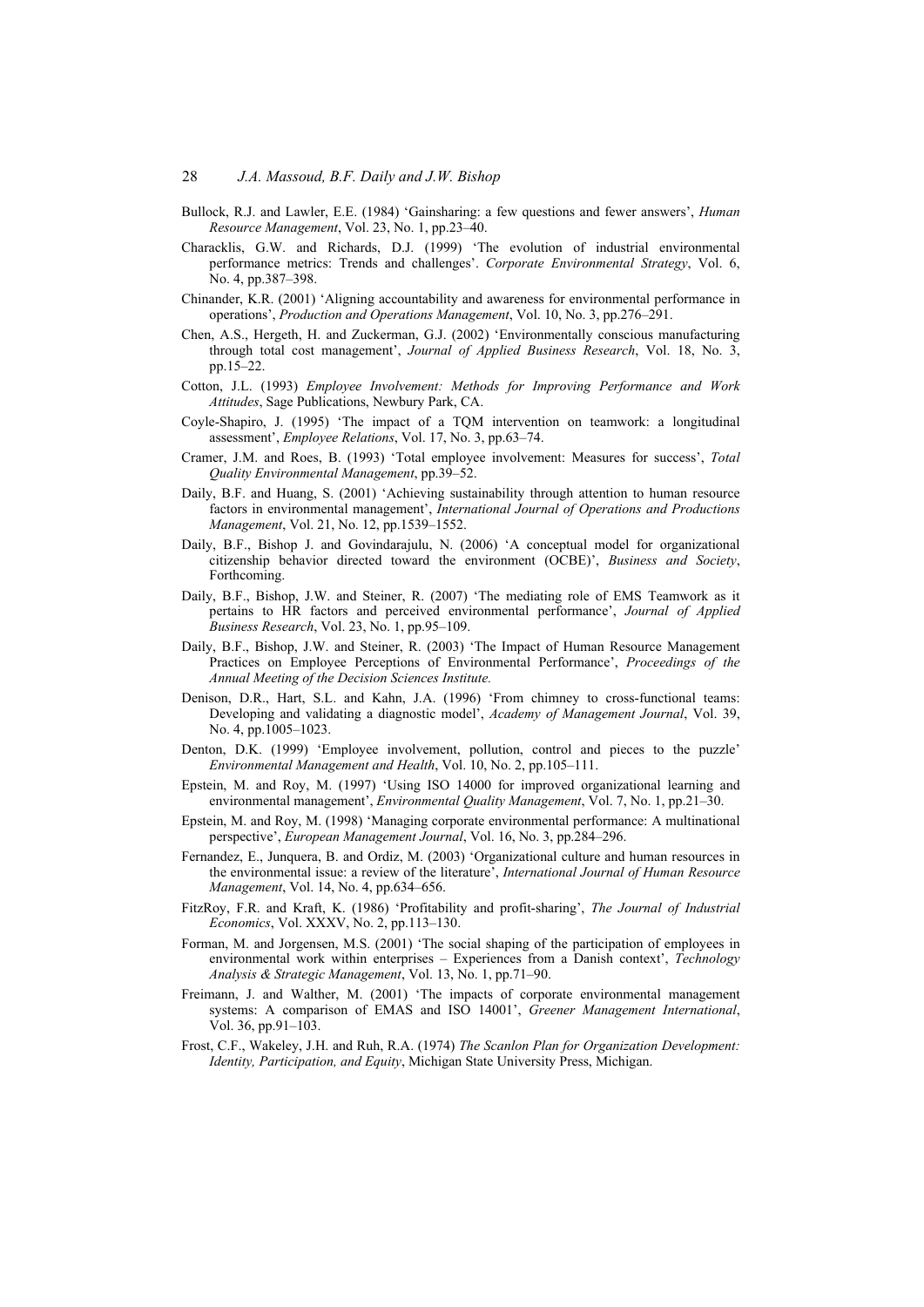- Geare, A.J. (1976) 'Productivity from Scanlon-type Plans' *Academy of Management Review*, Vol. 1, No. 3, pp.99–108.
- Goetsch, D.L. and Davis, S.B. (2001) *ISO 14000 Environmental Management*, Prentice Hall, Upper Saddle River, NJ.
- Govindarajulu, N. and Daily, B.F. (2004) 'Motivating employees for environmental improvement', *Industrial Management & Data Systems*, Vol. 104, No. 4, pp.364–372.
- Gupta, M.C. (1994) 'Environmental management and its impact on the operations function', *International Journal of Production & Operation Management*, Vol. 15, No. 8, pp.34–51.
- Hackett, T.J. and McDermott, D.G. (1999) 'Seven steps to performance-based rewards', *HRFOCUS*, Vol. 76, No. 9, pp.11–12.
- Hanna, M.D., Newman, W.R. and Johnson, P. (2000) 'Linking operational and environmental improvement through employee involvement', *International Journal of Operations & Production Management*, Vol. 20, No. 2, pp.148–165.
- Hart, S.L. (1995) 'A natural-resource-base view of the firm', *Academy of Management Review*, Vol. 20, No. 4, pp.986–1014.
- Hart, S.L. (1997) 'Beyond greening: strategies for a sustainable world', *Harvard Business Review*, Vol. 75, No. 1, pp.66–76.
- Illinitch, Y.A., Soderstrom, N.S. and Thomas, T.E. (1998) 'Measuring corporate environmental performance', *Journal of Accounting and Public Policy*, Vol. 17, pp.383–408.
- Kim, D. (2005a) 'The choice of gainsharing plans in North America: a congruence perspective', *Journal of Labor Research*, Vol. 26, No. 3, pp.465–483.
- Kim, D. (2005b) 'The benefits and costs of employee suggestions under gainsharing', *Industrial and Labor Relations Review*, Vol. 58, No. 4, pp.631–652.
- Kitazawa, S. and Sarkis, J. (2000) 'The relationship between ISO 14001and continuous source reduction programs', *International Journal of Operations and Production Management*, Vol. 20, No. 2, pp.225–248.
- Klassen, R.D. (2001) 'Plant-level environmental management orientation: the influence of management views and plant characteristics', *Production and Operations Management*, Vol. 10, No. 3, pp.257–275.
- Klassen, R.D. and McLaughlin, C.P. (1993) 'TQM and environmental excellence in Manufacturing', *Industrial Management & Data Systems*, Vol. 93, No. 6, pp.14–22.
- Klassen, R.D. and Whybark, D.C. (1999) 'The impact of environmental technologies on manufacturing performance', *Academy of Management Journal*, Vol. 42, pp.599–615.
- Laabs, J.J. (1992) 'The greening of HR', *Personnel Journal*, Vol. 71, No. 8, pp.60–68.
- Lesieur, F.G. (1977) 'The Scanlon Plan: Divvy up the gross and double the profits', *AMA Forum*, Vol. 66, No. 5, pp.29–32.
- Manning, D.J. (2004) 'Benefits of environmental stewardship', *Review of Business*, Vol. 25, No. 2, pp. 9–14.
- May, D.R., and Flannery, B.L. (1995) 'Cutting waste with employee involvement teams', *Business Horizons*, 38, No. 5, pp.28–38.
- McConnell, C.R. (1997) 'Employee recognition: a little oil on the troubled waters of change', *Health Care Superv.*, Vol. 15, No. 4, pp.83–90.
- Markham, S.E., Scott, K.D. and Cox Jr., W.J. (1992) 'The evolutionary development of a Scanlon Plan', *Compensation & Benefits Review*, Vol. 24, No.2, pp.50–56.
- Melnyk, S.A., Sroufe, R.P. and Calantone, R. (2003) 'Assessing the impact of environmental management systems on corporate and perceived environmental performance', *Journal of Operations Management*, Vol. 21, 329–351.
- Miller, C.S., and Schuster, M.H. (1987a) 'Gainsharing: a comparative analysis', *Organizational Dynamics*, Vol. 16, No. 1, pp.44–67.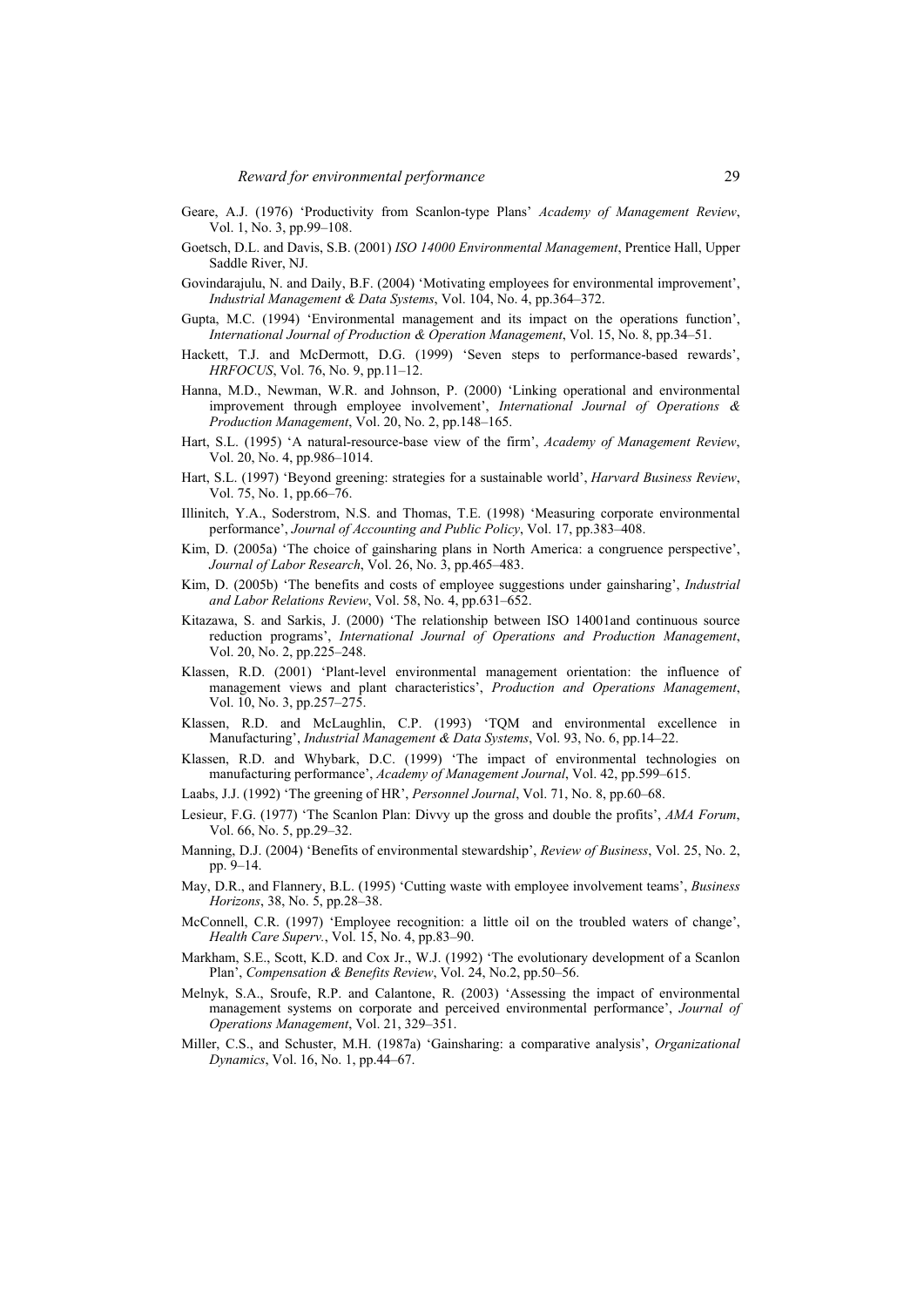- Miller, C.S., and Schuster, M.H. (1987b) 'Gainsharing: A decade's experience with the Scanlon Plan: a case study', *Journal of Occupational Behaviour*, Vol. 8, pp.167–174.
- Montabon, F., Melnyk, S.A., Sroufe, R. and Calantone, R.J. (2000) 'ISO 14000: assessing its perceived impact on corporate performance', *The Journal of Supply Chain Management*, Vol. 36, No. 2, pp. 4–16.
- O'Driscoll, M.P. and Randall, D.M. (1999) Perceived organizational support, satisfaction with rewards, and employee job involvement and organizational commitment', *Applied Psychology: An International Review*, Vol. 48, No. 2, pp.197–209.
- Orlitzky, M. (2005) 'Payoffs to social and environmental performance', *The Journal of Investing*, Vol. 14, No. 3, pp.48–51.
- Owens, T. (1988) 'Incentives that improve productivity: Gainsharing'. *Small Business Reports*, Vol. 13, No. 10, pp.19–28.
- Peacock, M. (1993) 'Developing environmental performance measures (ways to measure the performance of corporate environmental programs)', *Industrial Engineering*, Vol. 25, No. 9, pp.20–23.
- Piasecki, B.W., Fletcher, K.A. and Mendelson, F.J. (1999) *Environmental Management and Business Strategy: Leadership Skills for the 21st Century*, John Wiley & Sons, New York.
- Pierce, W.D., Cameron, J., Banko, K.M. and So, S. (2003) 'Positive effects of rewards and performance standards on intrinsic motivation', *Psychological Record*, Vol. 53, pp.561–579.
- Podsakoff, P.M., Bommer, W.H., Podsakoff, N.P. and MacKenzie, S.B. (2006) 'Relationships between leader reward and punishment behavior and subordinate attitudes, perceptions, and behaviors: a meta-analytic review of existing and new research' *Organizational Behavior and Human Decision Processes*, Vol. 99, pp.113–142.
- Porter, M.E., and Van der Linde, C. (1995) 'Green and competitive: Ending the stalemate', *Harvard Business Review*, Vol. 73, No. 5, pp.120–134.
- Ramus, C.A. (1997) 'Employee empowerment at GE Plastics Europe: an example of a successful environmental change process', *Corporate Environmental Strategy*, Vol. 4, No. 3, pp.39–46.
- Ramus, C.A. and Steger, U. (2000) 'The roles of supervisory support behaviors and environmental policy in employee eco-initiatives at leading-edge European companies', *Academy of Management Journal*, Vol. 43, No. 4, pp.605–626.
- Ramus, C. A. (2001) 'Organizational support for employees: encouraging creative ideas for environmental sustainability', *California Management Review*, Vol. 43, No. 3, pp.85–105.
- Ramus, C.A. (2002) 'Encouraging innovative environmental actions: what companies and managers must do', *Journal of World Business*, Vol. 37, pp.151–164.
- Recardo, R.J. and Pricone, D. (1996) 'How to determine whether gainsharing is for you', *Industrial Management*, Vol. 38, No. 1, pp.12–18.
- Rikhardsson, P.M. (1998) 'Information systems for corporate environmental management accounting and performance measurement', *Greener Management International*, Vol. 21, pp.51–70.
- Rothenberg, S. (2003) 'Knowledge content and worker participation in environmental management at NUMMI', *Journal of Management Studies*, Vol. 40, No. 7, pp.1783–1802.
- Rondinelli, D.A. and Vastag, G. (2000) 'Global corporate environmental management practices at Alcoa', *Corporate Environmental Strategy*, Vol. 7, pp.288–297.
- Russo, M.V. and Fouts, P.A. (1997) 'A resource-based perspective on corporate environmental performance and profitability. *Academy of Management Journal*, Vol. 40, No. 3, pp.534–559.
- Schaltegger, S., Burritt, R. and Petersen, H. (2003) *An Introduction to Corporate Environmental Management: Striving for Sustainability*, Greenleaf Publishing Limited, United Kingdom.
- Schuster, M. (1984a) 'The Scanlon Plan: A longitudinal analysis', *The Journal of Applied Behavioral Science*, Vol. 20, No.1, pp. 23–38.
- Schuster, M. (1984b) 'Cooperation and change in union settings: problems and opportunities', *Human Resource Management*, Vol. 23, No. 2, pp.145–160.